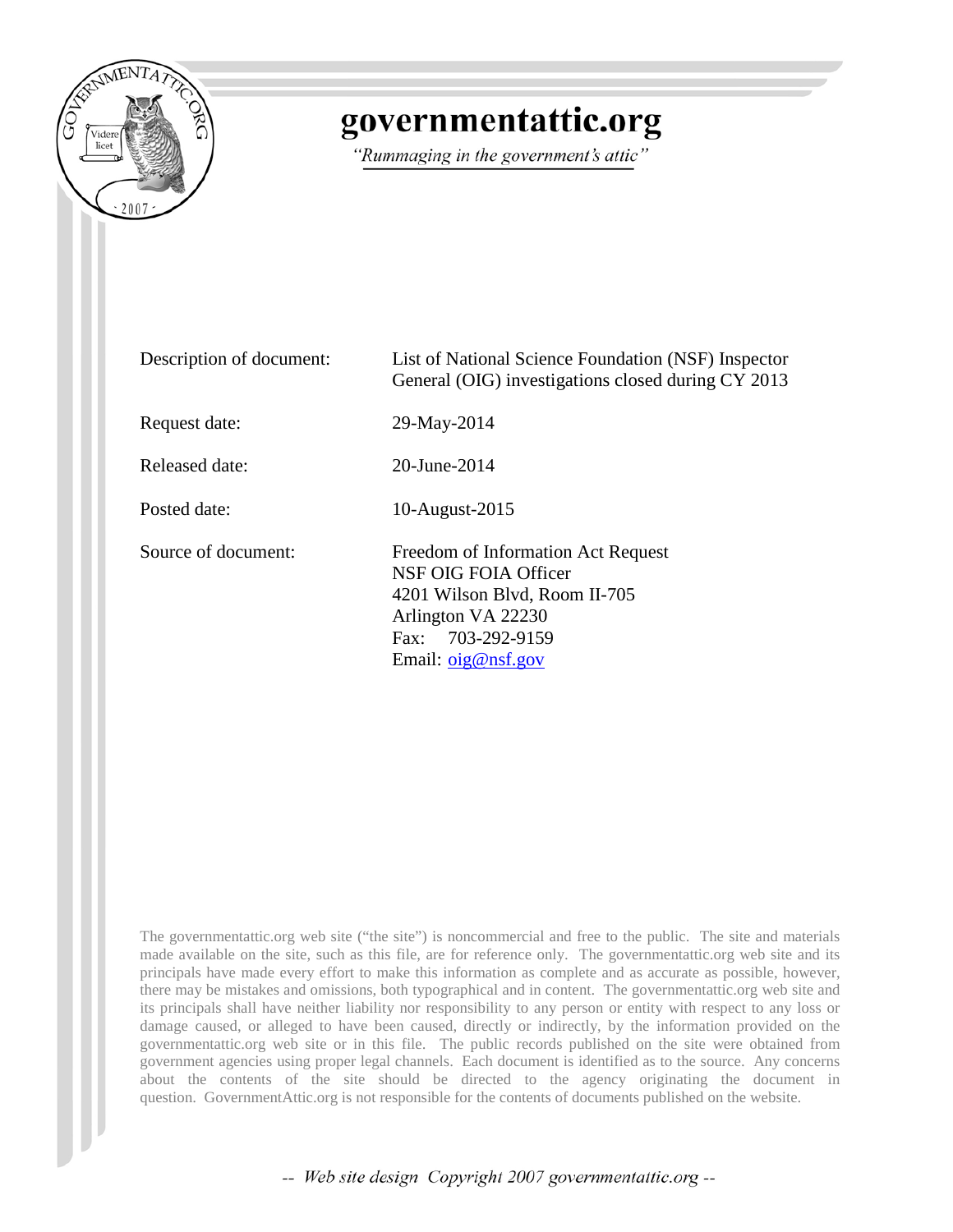

National Science Foundation • Office of the Inspector General 4201 Wilson Boulevard, Suite II-705, Arlington, Virginia 22230

June 20, 2014

VIA EMAIL

Re: FOIA Request No. 14-16

This letter responds to your Freedom of Information Act (FOIA, 5 U.S.C. § 552) request, which we received on May 29, 2014, for "[a] list of investigations closed during calendar year 2013. In this listing or printout or spreadsheet, please be sure to include for each closed investigation the case number, the case title or subject and/or description, the closing date and opening date, and any other releasable fields." You requested production in electronic format.

The responsive record is enclosed.<sup>[1](#page-1-0)</sup> Under FOIA exemptions (b)(6) and (b)(7)(C), information that constitutes an unwarranted invasion of personal privacy is exempt from disclosure. To protect the privacy interests of individuals who were not, with respect to the matter or matters described in the requested records, subject to successful criminal prosecution, recent civil legal action, or debarment or voluntary exclusion government-wide, we have redacted the names, titles, and other identifying information for all such individuals, pursuant to FOIA exemptions  $(b)(6)$  and  $(b)(7)(C)$ .

If you are not satisfied with my decision, you may appeal to the Counsel to the Inspector General, Ken Chason, by writing to him at the National Science Foundation, 4201 Wilson Boulevard, Arlington VA 22230. Alternatively, you may appeal directly to the General Counsel of the Foundation, at the same address.<sup>2</sup> If you wish to appeal to either the Counsel to the Inspector General or the General Counsel, you must file your appeal within ten business days of receipt of this letter. If you submit an appeal to the Counsel to the Inspector General and his

<span id="page-1-0"></span> $\mathbf{f}$ The format is similar to that used in our response to you in FOIA 13-16.

<span id="page-1-1"></span><sup>&</sup>lt;sup>2</sup> For appeals to NSF's General Counsel, note the requirements of 45 C.F.R.  $\S 612.9(a)$ : "You must make your appeal in writing and it must be received by the Office of the General Counsel within ten days of the receipt of the denial (weekends, legal holidays, and the date of receipt excluded). Clearly mark your appeal letter and the envelope 'Freedom of Information Act Appeal.' Your appeal letter must include a copy of your written request and the denial together with any written argument you wish to submit."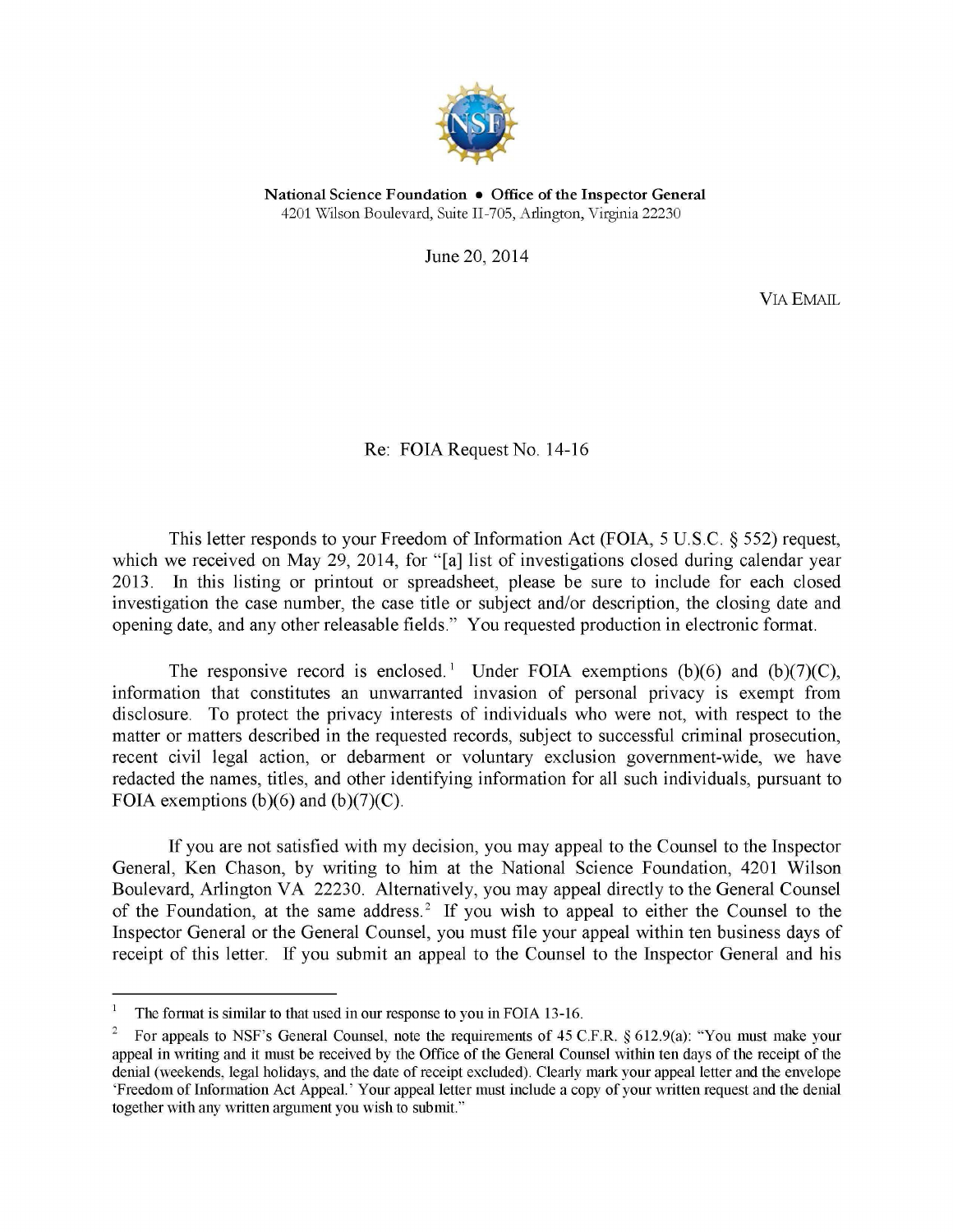decision is negative, you may then appeal to the General Counsel. All appeals will be acted on within 20 business days after receipt.

For your information, Congress excluded three discrete categories of law enforcement and national security records from the requirements of the FOIA. See 5 U.S.C. § 552(c) (2006 & Supp. IV (2010)). This response is limited to those records that are subject to the requirements of the FOIA. This is a standard notification that is given to all our requesters and should not be taken as an indication that excluded records do, or do not, exist.

Sincerely,

Syden W. Coroso

Stephen W. Bross, J.D. Investigative & FOIA Attorney

Enclosure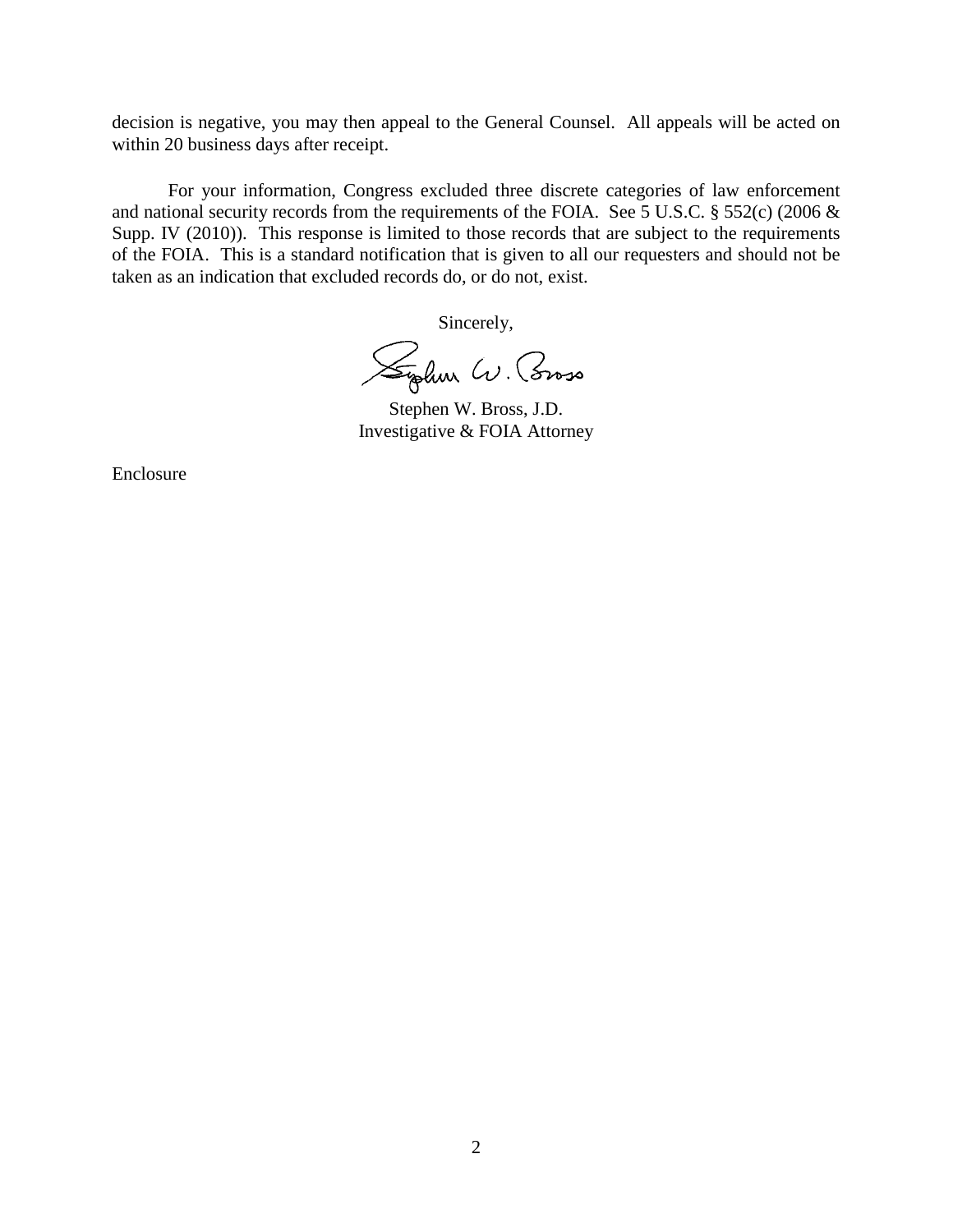| Case Type      | Case Number | Case Title                | Subject(s)                | Date Received | Date Completed | Allegation(s)                                    | <b>Allegation Outcome</b> |
|----------------|-------------|---------------------------|---------------------------|---------------|----------------|--------------------------------------------------|---------------------------|
| Civil/Criminal | I11040019   | (Redacted)                | (Redacted)                | 04/22/2011    | 01/04/2013     | Abuse of Timecard                                | Substantiated             |
|                |             |                           |                           |               |                | False Statement or Claim by NSF Employee         | Substantiated             |
| Civil/Criminal | I12050022   | (Redacted)                | (Redacted)                | 05/09/2012    | 01/04/2013     | Other illegal acts                               | Not Substantiated         |
| Administrative | A10120090   | (Redacted)                | (Redacted)                | 12/14/2010    | 01/15/2013     | Falsification of data                            | Substantiated             |
| Administrative | A11070051   | (Redacted)                | (Redacted)                | 07/21/2011    | 01/15/2013     | Violation of the Confidentiality of Peer Review  | Substantiated             |
|                |             | Smithsonian Astrophysical | Smithsonian Astrophysical |               |                |                                                  |                           |
| Administrative | A12040026   | Observatory               | Observatory               | 04/04/2012    | 01/15/2013     | Other improper actions                           | Not Substantiated         |
| Administrative | A12090062   | (Redacted)                | (Redacted)                | 09/13/2012    | 01/15/2013     | Plagiarism                                       | Substantiated             |
| Civil/Criminal | I10120059   | (Redacted)                | (Redacted)                | 12/21/2010    | 01/15/2013     | Duplicate proposal                               | Not Substantiated         |
| Administrative | A12120083   | (Redacted)                | (Redacted - Subject 1)    | 12/10/2012    | 01/22/2013     | Plagiarism                                       | Substantiated             |
|                |             |                           | (Redacted - Subject 2)    |               |                | Plagiarism                                       | Not Substantiated         |
| Administrative | A10080067   | (Redacted)                | (Redacted - Subject 1)    | 08/17/2010    | 01/28/2013     | Plagiarism                                       | Substantiated             |
|                |             |                           | (Redacted - Subject 2)    |               |                | Plagiarism                                       | Substantiated             |
| Administrative | A11010007   | (Redacted)                | (Redacted)                | 01/27/2011    | 01/28/2013     | Plagiarism                                       | Substantiated             |
| Administrative | A11040030   | (Redacted)                | (Redacted)                | 04/19/2011    | 02/04/2013     | Plagiarism                                       | Substantiated             |
| Administrative | A12050036   | (Redacted)                | (Redacted)                | 05/11/2012    | 02/04/2013     | Plagiarism                                       | Not Substantiated         |
|                |             |                           |                           |               |                |                                                  | Other (Duplicate of       |
| Administrative | A13010015   | (Redacted)                | (Redacted)                | 01/28/2013    | 02/04/2013     | Intellectual Theft                               | existing case)            |
| Civil/Criminal | I12010003   | (Redacted)                | (Redacted)                | 01/17/2012    | 02/04/2013     | Violation of Regulations-Rule/Reg                | Not Substantiated         |
| Administrative | A11060047   | Martinez, Aaron           | Martinez                  | 06/30/2011    | 02/07/2013     | Plagiarism                                       | Substantiated             |
| Civil/Criminal | I12030015   | (Redacted)                | (Redacted)                | 03/23/2012    | 02/07/2013     | Other improper actions                           | Not Substantiated         |
| Administrative | A10080069   | (Redacted)                | (Redacted)                | 08/24/2010    | 02/20/2013     | Plagiarism                                       | Substantiated             |
|                |             |                           |                           |               |                |                                                  | Other (Referral to        |
| Administrative | A12120084   | (Redacted)                | (Redacted)                | 12/10/2012    | 02/20/2013     | No Definite or Substantial Allegation            | program officer)          |
| Administrative | A13010001   | (Redacted)                | (Redacted)                | 01/02/2013    | 02/25/2013     | Other improper actions                           | Not Substantiated         |
| Administrative | A13010012   | (Redacted)                | (Redacted)                | 01/24/2013    | 02/25/2013     | Intellectual Theft                               | Not Substantiated         |
| Civil/Criminal | I07090037   | Aung, Win                 | Aung                      | 09/26/2007    | 03/01/2013     | False Statement or Claim by NSF Employee         | Substantiated             |
|                |             |                           | <b>iNEER</b>              |               |                | Other improper actions                           | Substantiated             |
| Civil/Criminal | I10080038   | (Redacted)                | (Redacted)                | 08/18/2010    | 03/01/2013     | False Statement or Claim by Grantee/Contractor   | Not Substantiated         |
| Civil/Criminal | I11020002   | (Redacted)                | (Redacted - Subject 1)    | 02/04/2011    | 03/01/2013     | Duplicate proposal                               | Not Substantiated         |
|                |             |                           | (Redacted - Subject 2)    |               |                | False Statement or Claim by Grantee/Contractor   | Not Substantiated         |
| Civil/Criminal | I13010004   | Unknown [Subject]         | Unknown                   | 01/18/2013    | 03/01/2013     | Other illegal acts                               | Not Substantiated         |
| Administrative | A10060041   | (Redacted)                | (Redacted)                | 06/07/2010    | 03/07/2013     | Plagiarism                                       | Substantiated             |
| Administrative | A09070067   | (Redacted)                | (Redacted)                | 07/27/2009    | 03/10/2013     | False Statement or Claim by Grantee/Contractor   | Not Substantiated         |
|                |             |                           |                           |               |                | Falsification of data                            | Substantiated             |
|                |             |                           |                           |               |                | Embezzlement, Theft, or Diversion of Grant Funds | Not Substantiated         |
| Administrative | A11010003   | (Redacted)                | (Redacted - Subject 1)    | 01/12/2011    | 03/10/2013     | Falsification of data                            | Not Substantiated         |
|                |             |                           | (Redacted - Subject 2)    |               |                | Falsification of data                            | Not Substantiated         |
| Administrative | A11110079   | (Redacted)                | (Redacted)                | 11/22/2011    | 03/10/2013     | Other improper actions                           | Not Substantiated         |
| Administrative | A13010013   | (Redacted)                | (Redacted)                | 01/24/2013    | 03/10/2013     | Plagiarism                                       | Not Substantiated         |
| Administrative | A13020017   | (Redacted)                | (Redacted)                | 02/04/2013    | 03/10/2013     | Reviewer or Panelist COI                         | Not Substantiated         |
|                |             |                           |                           |               |                |                                                  | Other (Duplicate of       |
| Administrative | A13030035   | (Redacted)                | (Redacted)                | 03/01/2013    | 03/10/2013     | Other-Research Misconduct                        | existing case)            |
| Administrative | A11090065   | (Redacted)                | (Redacted)                | 09/30/2011    | 03/13/2013     | Violation of Regulations-Rule/Reg                | Substantiated             |
| Administrative | A11120085   | (Redacted)                | (Redacted)                | 12/02/2011    | 03/13/2013     | Other improper actions                           | Not Substantiated         |
| Administrative | A12030015   | (Redacted)                | (Redacted)                | 03/07/2012    | 03/13/2013     | Fabrication of data                              | Not Substantiated         |
| Administrative | A13020016   | (Redacted)                | (Redacted)                | 01/30/2013    | 03/13/2013     | False Statements in Proposal or Report to NSF    | Not Substantiated         |
|                |             |                           |                           |               |                |                                                  | No NSF or No OIG          |
| Civil/Criminal | I11030009   | (Redacted)                | (Redacted)                | 03/21/2011    | 03/13/2013     | Falsification of data                            | Jurisdiction              |
| Administrative | A10040028   | (Redacted)                | (Redacted)                | 04/07/2010    | 03/14/2013     | Plagiarism                                       | Substantiated             |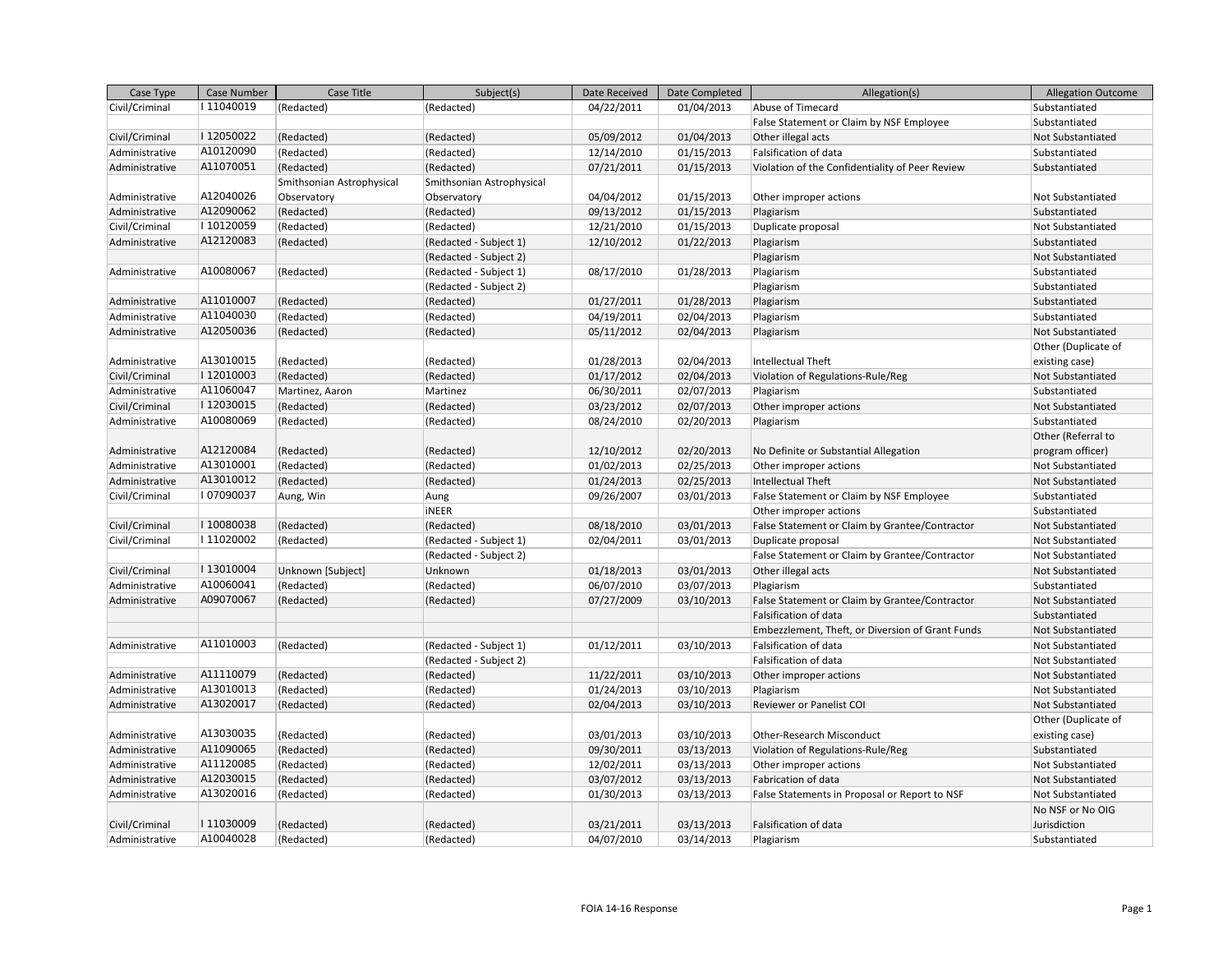| Case Type      | Case Number | Case Title         | Subject(s)             | Date Received | Date Completed | Allegation(s)                                    | <b>Allegation Outcome</b> |
|----------------|-------------|--------------------|------------------------|---------------|----------------|--------------------------------------------------|---------------------------|
|                |             |                    |                        |               |                |                                                  | No NSF or No OIG          |
| Administrative | A12070049   | (Redacted)         | (Redacted)             | 07/25/2012    | 03/27/2013     | Falsification of data                            | Jurisdiction              |
| Administrative | A13020018   | (Redacted)         | (Redacted)             | 02/04/2013    | 03/27/2013     | Duplicate Research                               | Not Substantiated         |
| Administrative | A11110076   | (Redacted)         | (Redacted)             | 11/15/2011    | 04/05/2013     | Other improper actions                           | Not Substantiated         |
| Administrative | A13030041   | (Redacted)         | (Redacted)             | 02/28/2013    | 04/05/2013     | Plagiarism                                       | Substantiated             |
| Administrative | A13030046   | (Redacted)         | (Redacted)             | 03/13/2013    | 04/05/2013     | Plagiarism                                       | Not Substantiated         |
| Civil/Criminal | I11040014   | (Redacted)         | (Redacted)             | 03/31/2011    | 04/05/2013     | False Statement or Claim by Grantee/Contractor   | Substantiated             |
| Civil/Criminal | I12070043   | (Redacted)         | (Redacted)             | 07/05/2012    | 04/05/2013     | Other improper actions                           | Not Substantiated         |
| Civil/Criminal | I12100063   | (Redacted)         | (Redacted)             | 09/19/2012    | 04/05/2013     | Embezzlement, Theft, or Diversion of Grant Funds | Not Substantiated         |
| Civil/Criminal | I12100069   | (Redacted)         | (Redacted)             | 09/28/2012    | 04/05/2013     | Other-Conflict of Interest                       | Not Substantiated         |
| Civil/Criminal | I12110082   | (Redacted)         | (Redacted)             | 11/20/2012    | 04/05/2013     | Embezzlement, Theft, or Diversion of Grant Funds | Not Substantiated         |
| Administrative | A10050035   | (Redacted)         | (Redacted)             | 05/04/2010    | 04/12/2013     | Fabrication of data                              | Not Substantiated         |
| Administrative | A12080059   | (Redacted)         | (Redacted)             | 08/24/2012    | 04/12/2013     | Plagiarism                                       | Substantiated             |
| Civil/Criminal | I12100074   | (Redacted)         | (Redacted)             | 10/11/2012    | 04/12/2013     | Embezzlement, Theft, or Diversion of Grant Funds | Not Substantiated         |
| Administrative | A13030049   | (Redacted)         | (Redacted)             | 03/14/2013    | 04/15/2013     | Plagiarism                                       | Substantiated             |
| Administrative | A12090063   | (Redacted)         | (Redacted)             | 09/13/2012    | 04/19/2013     | Plagiarism                                       | Substantiated             |
| Administrative | A12120082   | (Redacted)         | (Redacted)             | 12/07/2012    | 04/19/2013     | False Statements in Proposal or Report to NSF    | Substantiated             |
| Civil/Criminal | I11030012   | (Redacted)         | (Redacted)             | 03/25/2011    | 04/19/2013     | False Statement or Claim by Grantee/Contractor   | Not Substantiated         |
| Civil/Criminal | I12060039   | (Redacted)         | (Redacted)             | 06/29/2012    | 04/19/2013     | Embezzlement, Theft, or Diversion of Grant Funds | Not Substantiated         |
| Civil/Criminal | I12100075   | (Redacted)         | (Redacted)             | 10/11/2012    | 04/19/2013     | Embezzlement, Theft, or Diversion of Grant Funds | Not Substantiated         |
| Civil/Criminal | I12080055   | (Redacted)         | (Redacted)             | 08/01/2012    | 04/23/2013     | Other improper actions                           | Not Substantiated         |
| Administrative | A11050036   | (Redacted)         | (Redacted)             | 05/10/2011    | 04/25/2013     | Other improper actions                           | Substantiated             |
| Administrative | A11060046   | (Redacted)         | (Redacted - Subject 1) | 06/30/2011    | 04/25/2013     | Refusal to Share or Release Research Results     | Not Substantiated         |
|                |             |                    |                        |               |                | Fabrication of data                              | Not Substantiated         |
|                |             |                    | (Redacted - Subject 2) |               |                | Other-Conflict of Interest                       | Not Substantiated         |
|                |             |                    |                        |               |                | Other improper actions                           | Not Substantiated         |
|                |             |                    | (Redacted - Subject 3) |               |                | Refusal to Share or Release Research Results     | Not Substantiated         |
| Administrative | A13020029   | (Redacted)         | (Redacted - Subject 1) | 02/19/2013    | 04/25/2013     | Plagiarism                                       | Substantiated             |
|                |             |                    | (Redacted - Subject 2) |               |                | Plagiarism                                       | Substantiated             |
| Administrative | A13030038   | (Redacted)         | (Redacted)             | 02/28/2013    | 04/25/2013     | Plagiarism                                       | Substantiated             |
| Civil/Criminal | I12070042   | (Redacted)         | (Redacted)             | 07/06/2012    | 04/25/2013     | Embezzlement, Theft, or Diversion of Grant Funds | Not Substantiated         |
| Administrative | A13030050   | (Redacted)         | (Redacted)             | 03/08/2013    | 05/01/2013     | Plagiarism                                       | Not Substantiated         |
| Civil/Criminal | I09110069   | Esterling, Donald  | <b>Esterling</b>       | 11/30/2009    | 05/15/2013     | False Statement or Claim by Grantee/Contractor   | Substantiated             |
|                |             |                    | Veritas CNC, Inc.      |               |                | Embezzlement, Theft, or Diversion of Grant Funds | Substantiated             |
|                |             |                    |                        |               |                | False Statement or Claim by Grantee/Contractor   | Substantiated             |
| Civil/Criminal | I12070045   | (Redacted)         | (Redacted)             | 07/10/2012    | 05/15/2013     | Embezzlement, Theft, or Diversion of Grant Funds | Not Substantiated         |
| Civil/Criminal | I12070051   | (Redacted)         | (Redacted)             | 07/17/2012    | 05/15/2013     | False Statements in Proposal or Report to NSF    | Not Substantiated         |
| Civil/Criminal | I13020009   | (Redacted)         | (Redacted)             | 01/30/2013    | 05/15/2013     | Embezzlement, Theft, or Diversion of Grant Funds | Not Substantiated         |
| Civil/Criminal | I07080030   | Klentschy, Michael | Klentschy              | 08/17/2007    | 05/20/2013     | Embezzlement, Theft, or Diversion of Grant Funds | Substantiated             |
|                |             |                    | Amaral                 |               |                | Embezzlement, Theft, or Diversion of Grant Funds | Substantiated             |
|                |             |                    | Garrison               |               |                | Embezzlement, Theft, or Diversion of Grant Funds | Substantiated             |
|                |             |                    | (Redacted - Subject 4) |               |                | Embezzlement, Theft, or Diversion of Grant Funds | Substantiated             |
|                |             |                    | (Redacted - Subject 5) |               |                | Embezzlement, Theft, or Diversion of Grant Funds | Substantiated             |
| Civil/Criminal | I12010002   | (Redacted)         | (Redacted)             | 01/17/2012    | 05/20/2013     | Embezzlement, Theft, or Diversion of Grant Funds | Not Substantiated         |
| Civil/Criminal | I12010005   | (Redacted)         | (Redacted)             | 01/27/2012    | 05/20/2013     | Embezzlement, Theft, or Diversion of Grant Funds | Not Substantiated         |
| Civil/Criminal | I12060033   | (Redacted)         | (Redacted)             | 06/14/2012    | 05/20/2013     | Participant Support-Rule/Reg                     | Substantiated             |
| Civil/Criminal | I12070049   | (Redacted)         | (Redacted)             | 07/16/2012    | 05/22/2013     | Embezzlement, Theft, or Diversion of Grant Funds | Not Substantiated         |
| Civil/Criminal | I12120087   | Unknown [Subject]  | Unknown                | 12/27/2012    | 05/22/2013     | Other improper actions                           | Substantiated             |
| Administrative | A10110088   | Garrett, Walter    | Garrett                | 11/22/2010    | 05/30/2013     | Plagiarism                                       | Substantiated             |
|                |             |                    | Ralston                |               |                | Plagiarism                                       | Substantiated             |
|                |             |                    | Americans for R.O.D.E  |               |                | False Statement or Claim by Grantee/Contractor   | Substantiated             |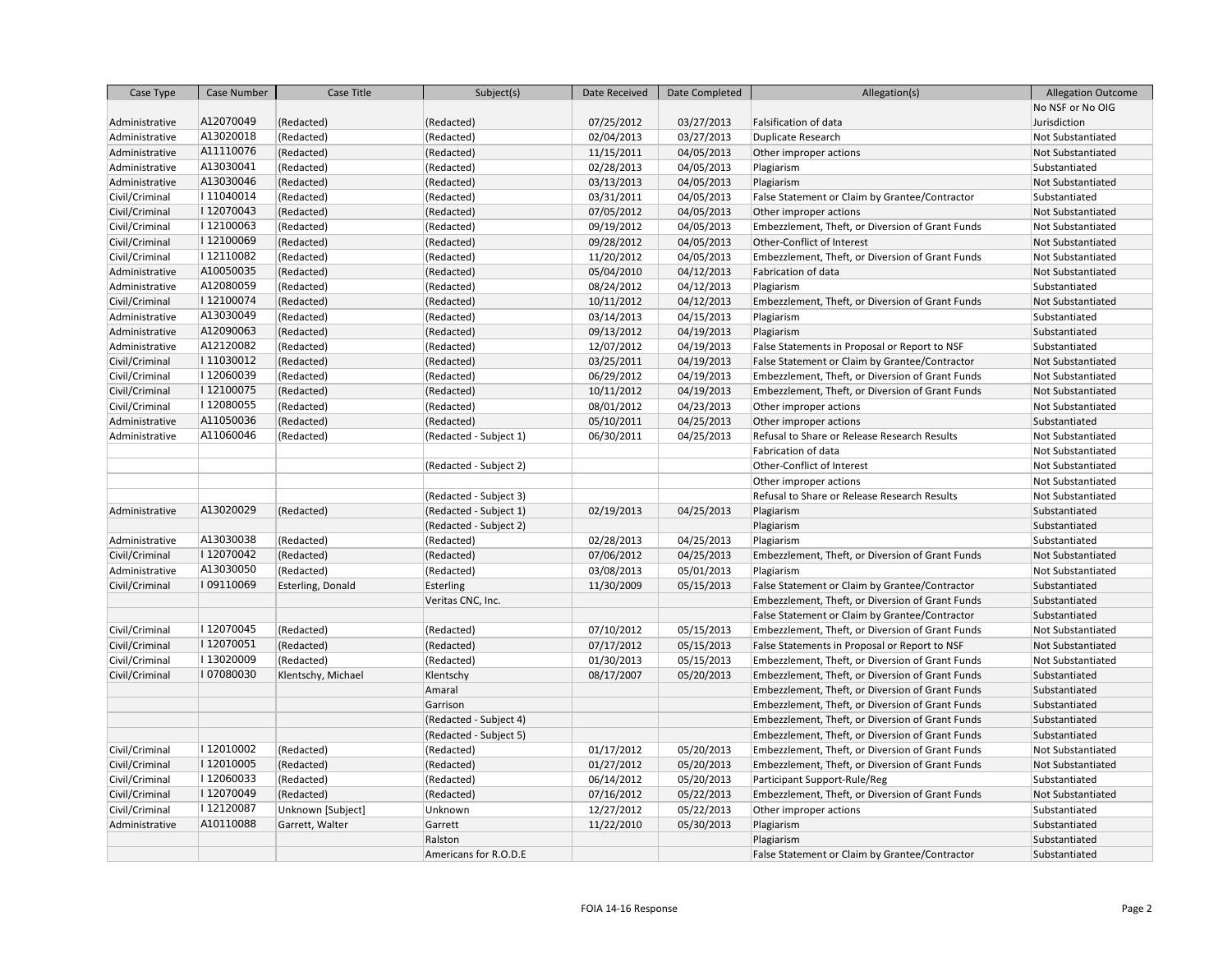| Case Type      | Case Number | Case Title | Subject(s)             | Date Received | Date Completed | Allegation(s)                                    | <b>Allegation Outcome</b> |
|----------------|-------------|------------|------------------------|---------------|----------------|--------------------------------------------------|---------------------------|
| Administrative | A12110080   | (Redacted) | (Redacted)             | 11/19/2012    | 05/30/2013     | Other improper actions                           | Not Substantiated         |
|                |             |            |                        |               |                | False Statement or Claim by NSF Employee         | Not Substantiated         |
| Civil/Criminal | I13030015   | (Redacted) | (Redacted)             | 03/12/2013    | 05/30/2013     | Plagiarism                                       | Not Substantiated         |
| Administrative | A12040027   | (Redacted) | (Redacted)             | 04/05/2012    | 06/04/2013     | Plagiarism                                       | Substantiated             |
|                |             |            |                        |               |                |                                                  | Other (Referral to        |
|                |             |            |                        |               |                |                                                  | journal/professional      |
| Administrative | A12090066   | (Redacted) | (Redacted)             | 09/21/2012    | 06/04/2013     | Plagiarism                                       | society)                  |
| Administrative | A13020025   | (Redacted) | (Redacted)             | 02/06/2013    | 06/04/2013     | Fabrication of data                              | Not Substantiated         |
| Administrative | A13030047   | (Redacted) | (Redacted - Subject 1) | 03/13/2013    | 06/04/2013     | Intellectual Theft                               | Not Substantiated         |
|                |             |            | (Redacted - Subject 2) |               |                | Intellectual Theft                               | Not Substantiated         |
| Administrative | A13050064   | (Redacted) | (Redacted)             | 05/10/2013    | 06/04/2013     | Plagiarism                                       | Not Substantiated         |
| Administrative | A13010010   | (Redacted) | (Redacted - Subject 1) | 01/22/2013    | 06/13/2013     | Plagiarism                                       | Not Substantiated         |
|                |             |            |                        |               |                |                                                  | Other (subject died       |
|                |             |            | (Redacted - Subject 2) |               |                | Plagiarism                                       | during investigation)     |
|                |             |            | (Redacted - Subject 3) |               |                | Plagiarism                                       | Not Substantiated         |
|                |             |            | (Redacted - Subject 4) |               |                | Plagiarism                                       | Not Substantiated         |
| Administrative | A13020026   | (Redacted) | (Redacted)             | 02/14/2013    | 06/13/2013     | Plagiarism                                       | Not Substantiated         |
| Administrative | A13030048   | (Redacted) | (Redacted)             | 03/14/2013    | 06/13/2013     | Plagiarism                                       | Substantiated             |
| Administrative | A13040052   | (Redacted) | (Redacted)             | 03/26/2013    | 06/13/2013     | Plagiarism                                       | Not Substantiated         |
| Administrative | A13040053   | (Redacted) | (Redacted)             | 03/26/2013    | 06/13/2013     | Plagiarism                                       | Not Substantiated         |
|                |             |            |                        |               |                |                                                  | No NSF or No OIG          |
| Administrative | A13050059   | (Redacted) | (Redacted - Subject 1) | 04/24/2013    | 06/20/2013     | Plagiarism                                       | Jurisdiction              |
|                |             |            |                        |               |                |                                                  | No NSF or No OIG          |
|                |             |            |                        |               |                | Falsification of data                            | Jurisdiction              |
|                |             |            |                        |               |                |                                                  | No NSF or No OIG          |
|                |             |            | (Redacted - Subject 2) |               |                | Plagiarism                                       | Jurisdiction              |
|                |             |            |                        |               |                |                                                  | No NSF or No OIG          |
|                |             |            | (Redacted - Subject 3) |               |                | Plagiarism                                       | Jurisdiction              |
| Administrative | A13060071   | (Redacted) | (Redacted)             | 05/29/2013    | 06/20/2013     | Other-Research Misconduct                        | Not Substantiated         |
| Administrative | A11080054   | (Redacted) | (Redacted)             | 08/08/2011    | 06/21/2013     | Abuse of Timecard                                | Substantiated             |
| Civil/Criminal | I12080057   | (Redacted) | (Redacted)             | 08/07/2012    | 06/21/2013     | Embezzlement, Theft, or Diversion of Grant Funds | Not Substantiated         |
| Civil/Criminal | I12100071   | (Redacted) | (Redacted)             | 10/05/2012    | 06/21/2013     | Embezzlement, Theft, or Diversion of Grant Funds | Not Substantiated         |
| Civil/Criminal | I13050028   | (Redacted) | (Redacted)             | 04/24/2013    | 06/21/2013     | Embezzlement, Theft, or Diversion of Grant Funds | Not Substantiated         |
| Civil/Criminal | I12040017   | (Redacted) | (Redacted)             | 04/04/2012    | 06/26/2013     | Other improper actions                           | Not Substantiated         |
| Administrative | A05030006   | (Redacted) | (Redacted - Subject 1) | 03/10/2005    | 06/28/2013     | Lobbying Violations                              | Not Substantiated         |
|                |             |            |                        |               |                | <b>Duplicate Reimbursement</b>                   | Not Substantiated         |
|                |             |            |                        |               |                | Embezzlement, Theft, or Diversion of Grant Funds | Substantiated             |
|                |             |            |                        |               |                | Violation of Regulations-RM                      | Not Substantiated         |
|                |             |            | (Redacted - Subject 2) |               |                | Other improper actions                           | Substantiated             |
|                |             |            | (Redacted - Subject 3) |               |                | Other improper actions                           | Substantiated             |
|                |             |            | (Redacted - Subject 4) |               |                | Other illegal acts                               | Substantiated             |
|                |             |            |                        |               |                |                                                  | Other (Transferred        |
|                |             |            |                        |               |                |                                                  | subject to an existing    |
| Civil/Criminal | I13060034   | (Redacted) | (Redacted)             | 05/30/2013    | 06/28/2013     | Embezzlement, Theft, or Diversion of Grant Funds | case)                     |
| Administrative | A13030039   | (Redacted) | (Redacted)             | 02/28/2013    | 07/08/2013     | Plagiarism                                       | Not Substantiated         |
| Administrative | A13050066   | (Redacted) | (Redacted)             | 05/13/2013    | 07/08/2013     | Plagiarism                                       | Not Substantiated         |
| Administrative | A12110077   | (Redacted) | (Redacted)             | 11/06/2012    | 07/14/2013     | Violation of the Confidentiality of Peer Review  | Not Substantiated         |
| Administrative | A13010004   | (Redacted) | (Redacted - Subject 1) | 12/16/2012    | 07/14/2013     | Embezzlement, Theft, or Diversion of Grant Funds | Not Substantiated         |
|                |             |            | (Redacted - Subject 2) |               |                | Embezzlement, Theft, or Diversion of Grant Funds | Not Substantiated         |
| Civil/Criminal | I12100064   | (Redacted) | (Redacted)             | 09/19/2012    | 07/14/2013     | Embezzlement, Theft, or Diversion of Grant Funds | Not Substantiated         |
| Civil/Criminal | I12080056   | (Redacted) | (Redacted)             | 08/13/2012    | 07/24/2013     | <b>Retaliation Against Whistleblowers</b>        | Not Substantiated         |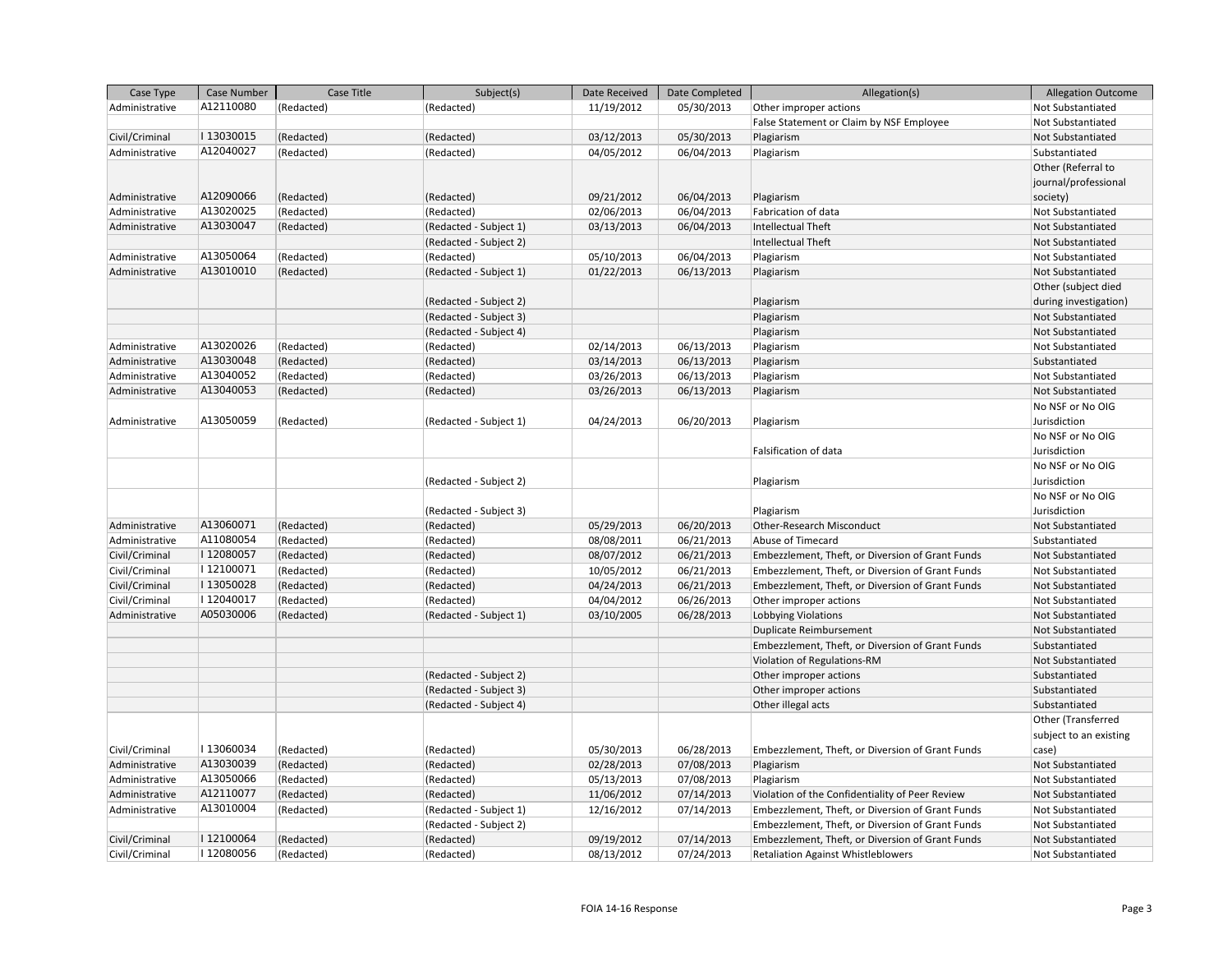| Case Type      | Case Number | Case Title       | Subject(s)             | Date Received | Date Completed | Allegation(s)                                            | <b>Allegation Outcome</b>                        |
|----------------|-------------|------------------|------------------------|---------------|----------------|----------------------------------------------------------|--------------------------------------------------|
| Administrative | A11090061   | (Redacted)       | (Redacted - Subject 1) | 09/21/2011    | 07/26/2013     | Plagiarism                                               | Not Substantiated                                |
|                |             |                  | (Redacted - Subject 2) |               |                | Plagiarism                                               | Not Substantiated                                |
|                |             |                  | (Redacted - Subject 3) |               |                | Plagiarism                                               | Not Substantiated                                |
|                |             |                  | (Redacted - Subject 4) |               |                | Plagiarism                                               | Not Substantiated                                |
|                |             |                  | (Redacted - Subject 5) |               |                | Plagiarism                                               | Substantiated                                    |
| Administrative | A12050039   | (Redacted)       | (Redacted)             | 05/23/2012    | 07/31/2013     | Plagiarism                                               | Substantiated                                    |
| Administrative | A11050037   | (Redacted)       | (Redacted - Subject 1) | 05/19/2011    | 08/09/2013     | Plagiarism                                               | Substantiated                                    |
|                |             |                  | (Redacted - Subject 2) |               |                | Plagiarism                                               | Substantiated                                    |
| Civil/Criminal | I12020013   | Payne, Shalinda  | Payne                  | 02/28/2012    | 08/11/2013     | Other illegal acts                                       | Substantiated                                    |
| Administrative | A13020032   | (Redacted)       | (Redacted)             | 02/19/2013    | 08/15/2013     | Plagiarism                                               | Not Substantiated                                |
| Administrative | A13050068   | (Redacted)       | (Redacted)             | 05/16/2013    | 08/15/2013     | Other improper actions                                   | Not Substantiated                                |
| Civil/Criminal | I11120044   | (Redacted)       | (Redacted)             | 11/30/2011    | 08/19/2013     | Mishandling of Proposals or Awards by NSF Staff-RM       | Not Substantiated                                |
| Civil/Criminal | I13040027   | (Redacted)       | (Redacted)             | 04/30/2013    | 08/19/2013     | Duplicate Research                                       | Not Substantiated                                |
| Administrative | A12120086   | (Redacted)       | (Redacted - Subject 1) | 12/10/2012    | 08/23/2013     | Falsification of data                                    | Not Substantiated                                |
|                |             |                  |                        |               |                | Plagiarism                                               | Not Substantiated                                |
| Administrative | A12120086   | (Redacted)       | (Redacted - Subject 2) | 12/10/2012    | 08/23/2013     | Other-Research Misconduct                                | Substantiated                                    |
|                |             |                  |                        |               |                | Plagiarism                                               | Not Substantiated                                |
|                |             |                  |                        |               |                | Falsification of data                                    | Not Substantiated                                |
| Administrative | A13010002   | (Redacted)       | (Redacted)             | 12/19/2012    | 08/23/2013     | <b>Other-Research Misconduct</b>                         | Not Substantiated                                |
| Administrative | A13050065   | (Redacted)       | (Redacted)             | 05/13/2013    | 08/23/2013     | Plagiarism                                               | Not Substantiated                                |
| Administrative | A13050067   | (Redacted)       | (Redacted)             | 05/22/2013    | 08/23/2013     | Other-Conflict of Interest                               | Not Substantiated                                |
| Administrative | A13050058   | (Redacted)       | (Redacted)             | 05/02/2013    | 08/30/2013     | Other improper actions                                   | Not Substantiated                                |
| Civil/Criminal | I12070040   | (Redacted)       | (Redacted)             | 07/05/2012    | 08/30/2013     | Other improper actions                                   | Substantiated                                    |
|                |             |                  |                        |               |                |                                                          | No NSF or No OIG                                 |
| Civil/Criminal | I13070046   | (Redacted)       | (Redacted)             | 07/16/2013    | 08/30/2013     | <b>Retaliation Against Whistleblowers</b>                | Jurisdiction                                     |
| Administrative | A13020019   | (Redacted)       | (Redacted)             | 02/08/2013    | 09/05/2013     | <b>Intellectual Theft</b>                                | Not Substantiated                                |
| Administrative | A13040056   | (Redacted)       | (Redacted)             | 04/09/2013    | 09/05/2013     | <b>Other-Research Misconduct</b>                         | Not Substantiated                                |
| Administrative | A12010001   | (Redacted)       | (Redacted)             | 12/29/2011    | 09/11/2013     | Mishandling of Proposals or Awards by NSF Staff-Rule/Reg | Other (Subject left NSF<br>shortly after intake) |
| Civil/Criminal | I11060030   | (Redacted)       | (Redacted)             | 06/29/2011    | 09/11/2013     | Other improper actions                                   | Substantiated                                    |
| Administrative | A11110081   | (Redacted)       | (Redacted)             | 11/22/2011    | 09/19/2013     | Plagiarism                                               | Substantiated                                    |
| Administrative | A13080078   | (Redacted)       | (Redacted)             | 08/06/2013    | 09/19/2013     | Other improper actions                                   | Other (Verbal warning)                           |
| Civil/Criminal | I11060022   | (Redacted)       | (Redacted)             | 06/07/2011    | 09/19/2013     | Duplicate proposal                                       | Not Substantiated                                |
| Civil/Criminal | I13030018   | (Redacted)       | (Redacted)             | 03/11/2013    | 09/19/2013     | False Statement or Claim by Grantee/Contractor           | Not Substantiated                                |
| Civil/Criminal | I09110068   | (Redacted)       | (Redacted - Subject 1) | 11/20/2009    | 09/26/2013     | Violation of Regulations-Rule/Reg                        | Substantiated                                    |
|                |             |                  | (Redacted - Subject 2) |               |                | Violation of Regulations-Rule/Reg                        | Substantiated                                    |
|                |             |                  | (Redacted - Subject 3) |               |                | Violation of Regulations-Rule/Reg                        | Substantiated                                    |
|                |             |                  | (Redacted - Subject 4) |               |                | Violation of Regulations-Rule/Reg                        | Substantiated                                    |
|                |             |                  | (Redacted - Subject 5) |               |                | Violation of Regulations-Rule/Reg                        | Substantiated                                    |
| Civil/Criminal | I13060038   | (Redacted)       | (Redacted)             | 06/11/2013    | 09/26/2013     | Other illegal acts                                       | Not Substantiated                                |
| Civil/Criminal | I07100039   | Charles, Herbert | Morehouse College      | 10/04/2007    | 10/22/2013     | False Statement or Claim by Grantee/Contractor           | Substantiated                                    |
|                |             |                  | Charles                |               |                | Embezzlement, Theft, or Diversion of Grant Funds         | Substantiated                                    |
| Civil/Criminal | I12060037   | (Redacted)       | (Redacted)             | 06/29/2012    | 10/22/2013     | Embezzlement, Theft, or Diversion of Grant Funds         | Not Substantiated                                |
| Civil/Criminal | I11080038   | Chase, Jonathan  | Chase                  | 08/16/2011    | 10/23/2013     | Embezzlement, Theft, or Diversion of Grant Funds         | Substantiated                                    |
| Civil/Criminal | I12070047   | (Redacted)       | (Redacted)             | 07/16/2012    | 10/23/2013     | Violation of Regulations-Rule/Reg                        | Not Substantiated                                |
|                |             |                  |                        |               |                |                                                          | Other (Duplicate of                              |
| Civil/Criminal | I13060036   | (Redacted)       | (Redacted)             | 06/03/2013    | 10/28/2013     | Embezzlement, Theft, or Diversion of Grant Funds         | existing case)                                   |
| Civil/Criminal | I12050031   | (Redacted)       | (Redacted)             | 05/30/2012    | 11/04/2013     | Other illegal acts                                       | Not Substantiated                                |
| Civil/Criminal | I13020010   | (Redacted)       | (Redacted)             | 02/05/2013    | 11/08/2013     | Embezzlement, Theft, or Diversion of Grant Funds         | Not Substantiated                                |